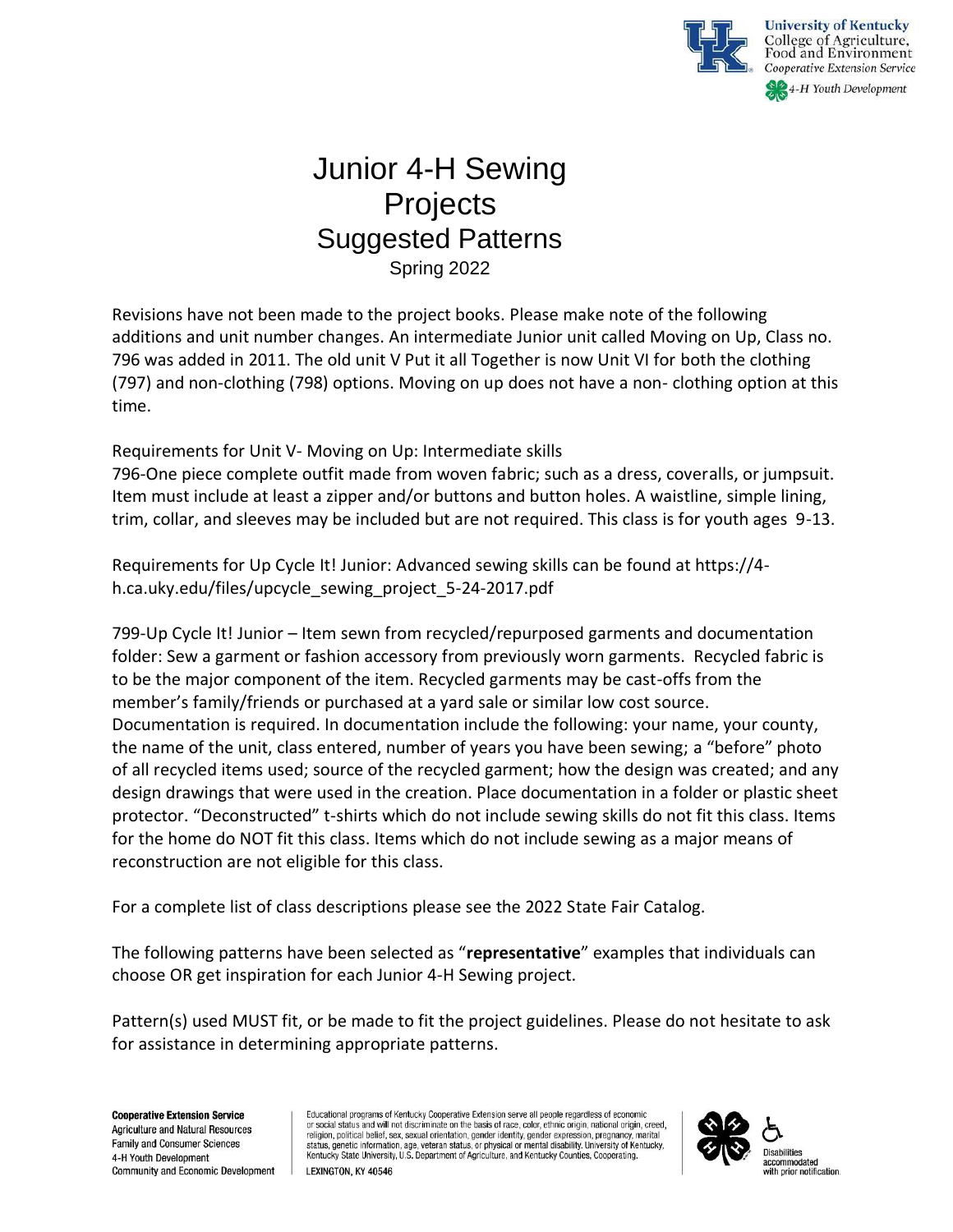

Numbers were taken from Simplicity (Simplicity, New Look, and Burda) and McCall (McCall, Butterick, and Kwik Sew). Patterns are available from in-store catalogs and on-line. Keep in mind that pattern companies pull patterns whenever they choose. If you are interested in a discontinued pattern, they can be requested from the address/telephone numbers below:

Simplicity Pattern Company 1-888-588-2700 www.simplicity.com

The McCall Pattern Company P.O. Box 3978 Manhattan, KS 66505-8503 1-800-622-2557 [7:30 a.m.– 4:00 p.m. (CT)] www.mccall.com

No endorsement of this product or service is granted or implied by 4-H. KEY: M=McCall B=Butterick S=Simplicity KS=Kwik Sew ( ) = Specific View(s)

| Unit 1 Jr. Non-Clothing (790) |                                  |  |
|-------------------------------|----------------------------------|--|
| <b>Size</b>                   | <b>Description</b>               |  |
| Boys/men                      | Drawstring bag                   |  |
|                               | <b>Drawstring Shoulder Bag</b>   |  |
|                               | Laundry Bag<br>Go Green Tote Bag |  |
|                               |                                  |  |

| Unit 2 Jr. Non-Clothing (792)                                                                       |             |                                                                    |
|-----------------------------------------------------------------------------------------------------|-------------|--------------------------------------------------------------------|
| <b>Pattern Number</b>                                                                               | <b>Size</b> | Description                                                        |
| <b>KS0153</b>                                                                                       | N/A         | Garment bag (View A or B)                                          |
| Junior 4-H Sewing<br>Project Book<br>http://www.ca.uky.e<br>du/agc/pubs/4jd/4jd0<br>1pb/4jd01pb.pdf | N/A         | Zippered Quilted Totebag/purse<br>Duffle bag<br><b>Garment Bag</b> |

**Cooperative Extension Service Agriculture and Natural Resources Family and Consumer Sciences** 4-H Youth Development Community and Economic Development

Educational programs of Kentucky Cooperative Extension serve all people regardless of economic or social status and will not discriminate on the basis of race, color, ethnic origin, national origin, creed, or social status and will not enscriminate on the basis of race, color, etimic origin, national origin, creedo<br>religion, political belief, sex, sexual orientation, gender identity, gender expression, pregnancy, marital<br>sta



LEXINGTON, KY 40546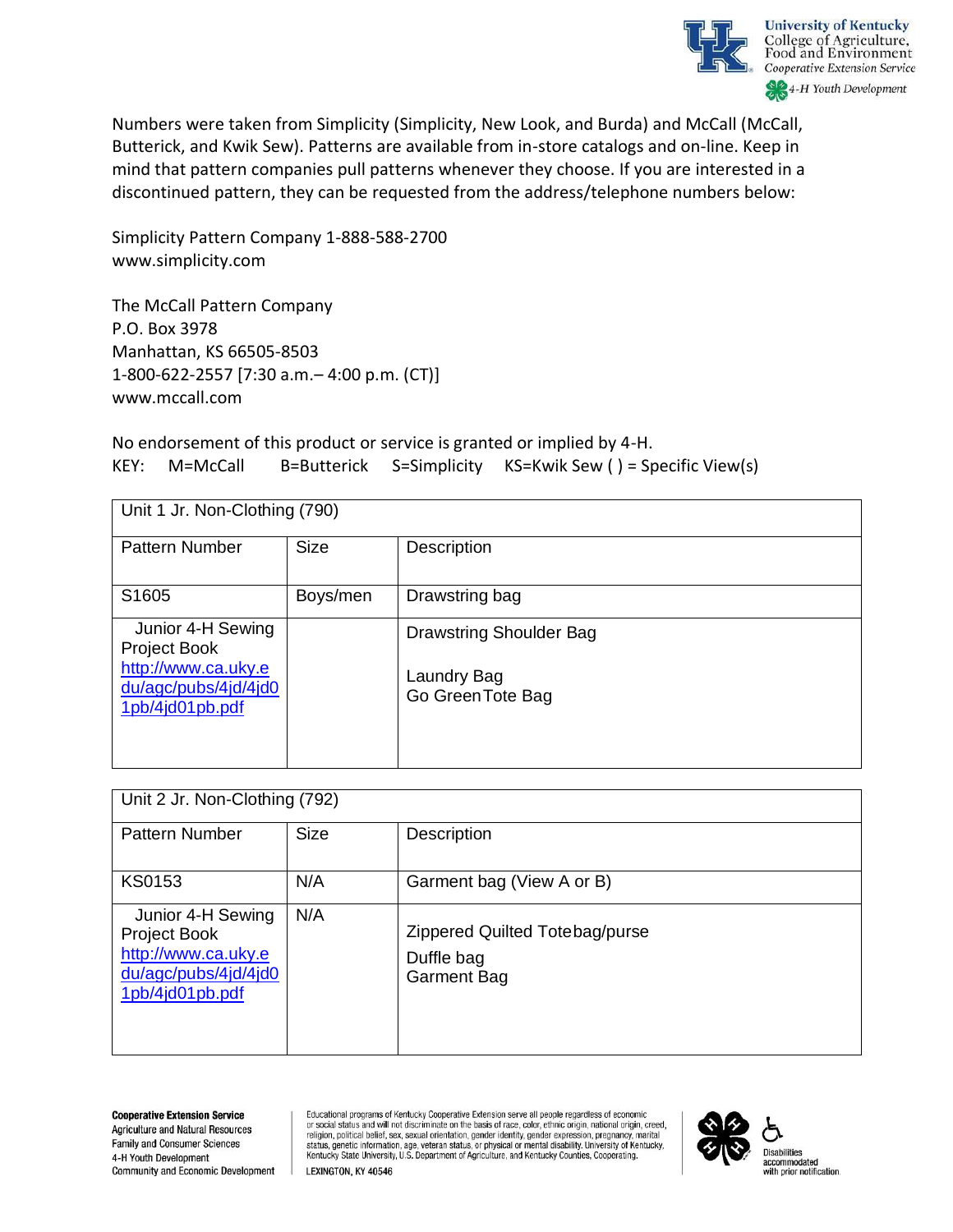

| Unit 3 Jr. Non-Clothing (794)                                                                              |             |                                                     |
|------------------------------------------------------------------------------------------------------------|-------------|-----------------------------------------------------|
| <b>Pattern Number</b>                                                                                      | <b>Size</b> | Description                                         |
| Junior 4-H Sewing<br><b>Project Book</b><br>http://www.ca.uky.e<br>du/agc/pubs/4jd/4jd0<br>1pb/4jd01pb.pdf |             | Backpack - lining, button closure, and applied trim |

Unit 4 Jr. Non-Clothing (798)

Pattern Number

This project requires the use of Wild Ginger, Inc.'s *Wildthings* Computersoftware. (Free download at [www.wildginger.com](http://www.wildginger.com/) )

Using the *Wildthings* program, design a tote bag that includes at least two pockets, at least one functional zipper, and applied trim. Minimum size 12 x 12 x 2 inches. About Sewing.com has a tutorial on making a bag that uses this style of tote bag. [http://sewing.about.com/od/bagst](http://sewing.about.com/od/bagstotespurseproject/ss/totebagzipper.htm) [otespurseproject/ss/totebagzipper.htm](http://sewing.about.com/od/bagstotespurseproject/ss/totebagzipper.htm)

| Jr. Upcycle it 799                 |                                                           |                                                   |                                                     |
|------------------------------------|-----------------------------------------------------------|---------------------------------------------------|-----------------------------------------------------|
| Unit 1                             | Unit 2                                                    | Unit 3                                            | Unit 4                                              |
| Indigo Junction<br><b>Patterns</b> | 95-Kitchen<br>shirt tales-<br>Apron<br>fromman's<br>shirt | 930 Chic<br>BucketBag-<br>recycled<br>denim jeans | 732CR Take two Tech Pouch - recycled<br>denim jeans |

Educational programs of Kentucky Cooperative Extension serve all people regardless of economic cudential states and will not discriminate on the basis of race, color, ethnic origin, national origin, rered, or social status and will not discriminate on the basis of race, color, ethnic origin, national origin, rered,



LEXINGTON, KY 40546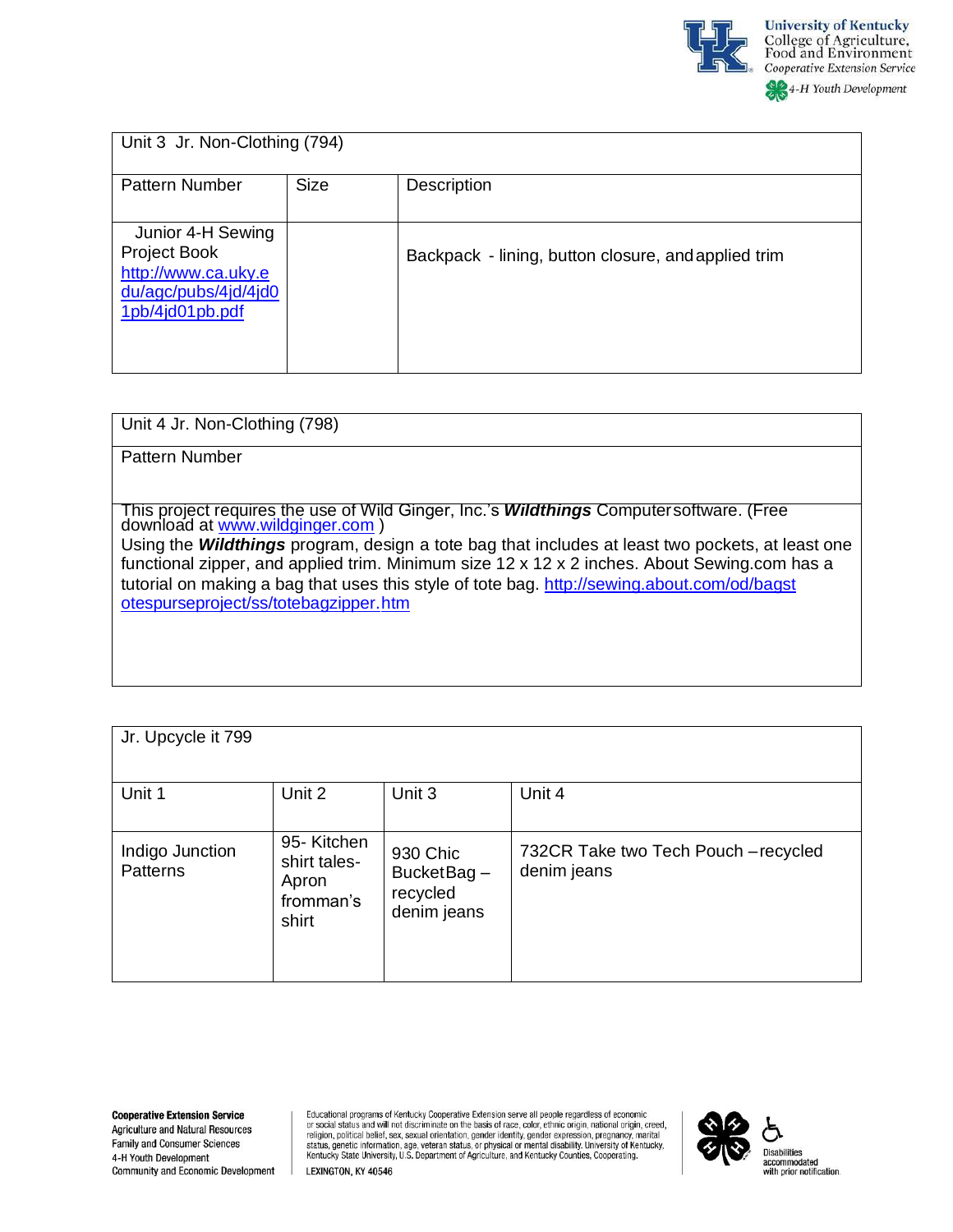

| Unit 1 Jr. Clothing (789) |                  |                       |
|---------------------------|------------------|-----------------------|
| Pattern Number            | <b>Size</b>      | Description           |
| S1786                     | <b>Girls</b>     | <b>Skirt</b>          |
| S8841                     | <b>Misses</b>    | Pants                 |
| S8605                     | <b>Misses</b>    | Skirts/pants          |
| S1165                     | <b>Misses</b>    | Pants/shorts          |
| S8299                     | <b>Misses</b>    | Skirts/pants          |
| S9201                     | Children's       | Shirt, vest, pants    |
| S9155                     | Children's       | Pants, shorts         |
| S9156                     | Children's       | Shorts, dress, romper |
| S9205                     | Children's       | PJ's                  |
| S9204                     | Children's       | PJ'S                  |
| S1575                     | Children's       | Loungewear            |
| S9132                     | <b>All Sizes</b> | Loungewear            |
| R10704                    | Children's       | PJ's                  |

| Unit 2 Jr. Clothing (789) |               |                                       |
|---------------------------|---------------|---------------------------------------|
| <b>Pattern Number</b>     | <b>Size</b>   | Description                           |
| New Look 6843             | <b>Misses</b> | <b>Skirt with Waistband</b>           |
| S4760                     | Boys/Men      | Pants with facing                     |
| S9123                     | <b>Misses</b> | <b>Circle Skirt</b>                   |
| S2314                     | <b>Misses</b> | Flared Skirt, Zipper                  |
| S8211                     | <b>Misses</b> | <b>Gathered Skirt</b>                 |
| New Look 6438             | <b>Misses</b> | Pants, waistband, zipper (no pockets) |
| New Look 6580             | <b>Misses</b> | <b>Skirt</b>                          |
| New Look 8056             | <b>Misses</b> | Pants                                 |
| New Look 6080             | <b>Misses</b> | Pants                                 |

## **Cooperative Extension Service**

**Agriculture and Natural Resources** Family and Consumer Sciences 4-H Youth Development Community and Economic Development Educational programs of Kentucky Cooperative Extension serve all people regardless of economic<br>or social status and will not discriminate on the basis of race, color, ethnic origin, national origin, creed,<br>religion, politi LEXINGTON, KY 40546

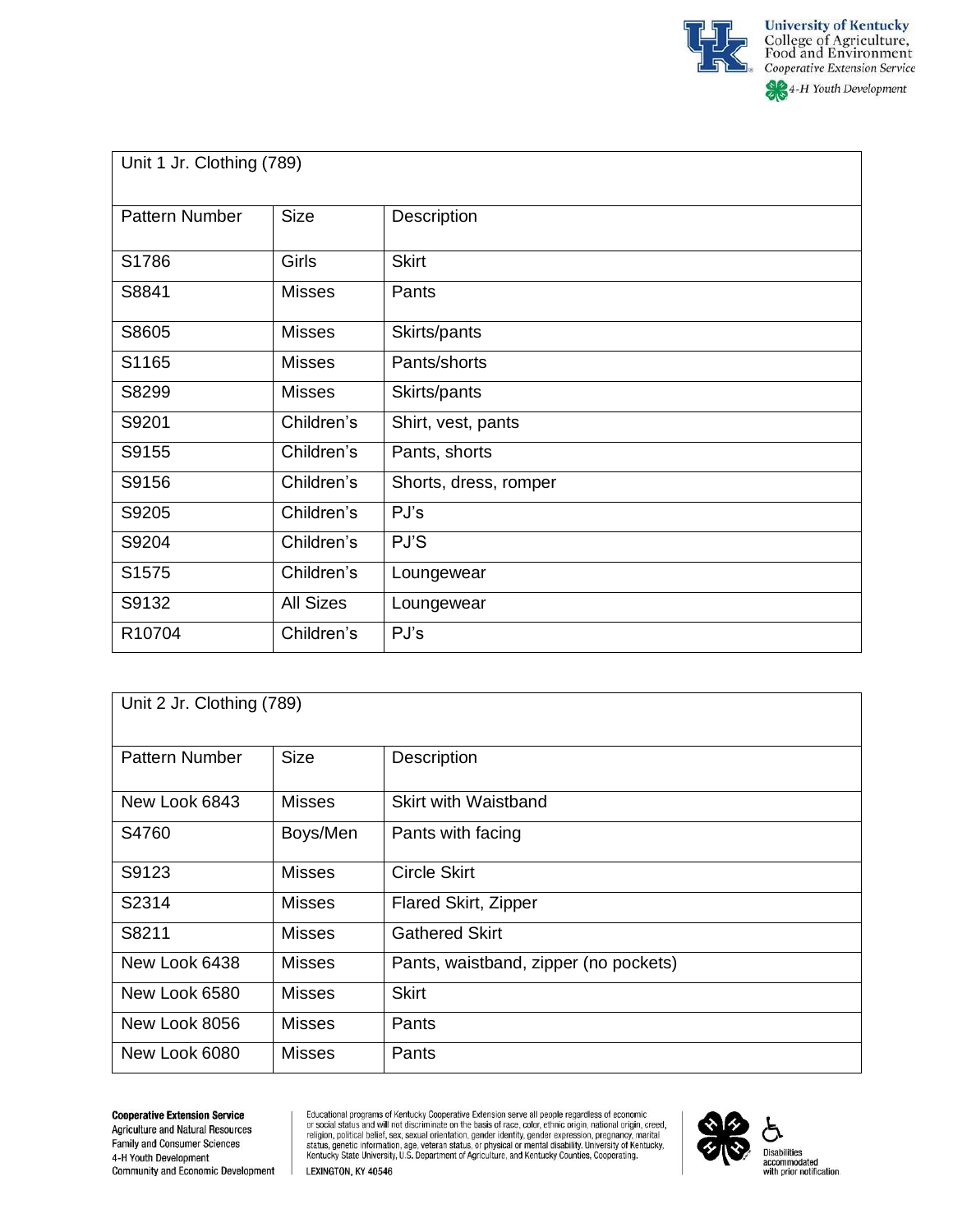

4-H Youth Development

| Unit 3 Jr. Clothing (793) |  |  |
|---------------------------|--|--|
|---------------------------|--|--|

| <b>Pattern Number</b> | <b>Size</b>      | Description               |
|-----------------------|------------------|---------------------------|
| M7638                 | Boys/men         | Jacket                    |
| S4760                 | Boys/Men         | <b>Shirt</b>              |
| S1504                 | All sizes        | <b>Sleep Shirt</b>        |
| M7459                 | Girls            | Jumper/Overalls           |
| S8964                 | Girls            | Buttons on shoulder dress |
| R10698                | <b>All Sizes</b> | <b>Sleep Shirt</b>        |
| S8983                 | <b>Misses</b>    | Dress-buttons             |
| S8546                 | <b>Misses</b>    | Dress, Collar, buttons    |
| S8263                 | <b>Misses</b>    | Cape, Collar, Buttons     |
| S6630                 | Vintage          | Cape, Hood, Buttons       |
| M7477                 | <b>Misses</b>    | Cape, Hood, button        |

| Unit 4 Jr. Clothing (795) |               |                         |
|---------------------------|---------------|-------------------------|
| <b>Pattern Number</b>     | <b>Size</b>   | Description             |
| M7122                     | <b>Misses</b> | Knit Tunic and leggings |
| M7344                     | Girls         | <b>Knit Dress</b>       |
| S8375                     | <b>Misses</b> | Dress-one piece         |
| S9018                     | <b>Misses</b> | Dress, pants, vest      |
| S8892                     | <b>Misses</b> | Dress, top tunic        |
| S8557                     | <b>Misses</b> | Dress, tunic, pants     |
| M6973                     | Men/boys      | Shirt/ shorts           |
| M6251                     | <b>Unisex</b> | PJ's                    |
| S9128                     | Men/boys      | PJ's                    |

Educational programs of Kentucky Cooperative Extension serve all people regardless of economic<br>or social status and will not discriminate on the basis of race, color, ethnic origin, national origin, creed,<br>religion, politi